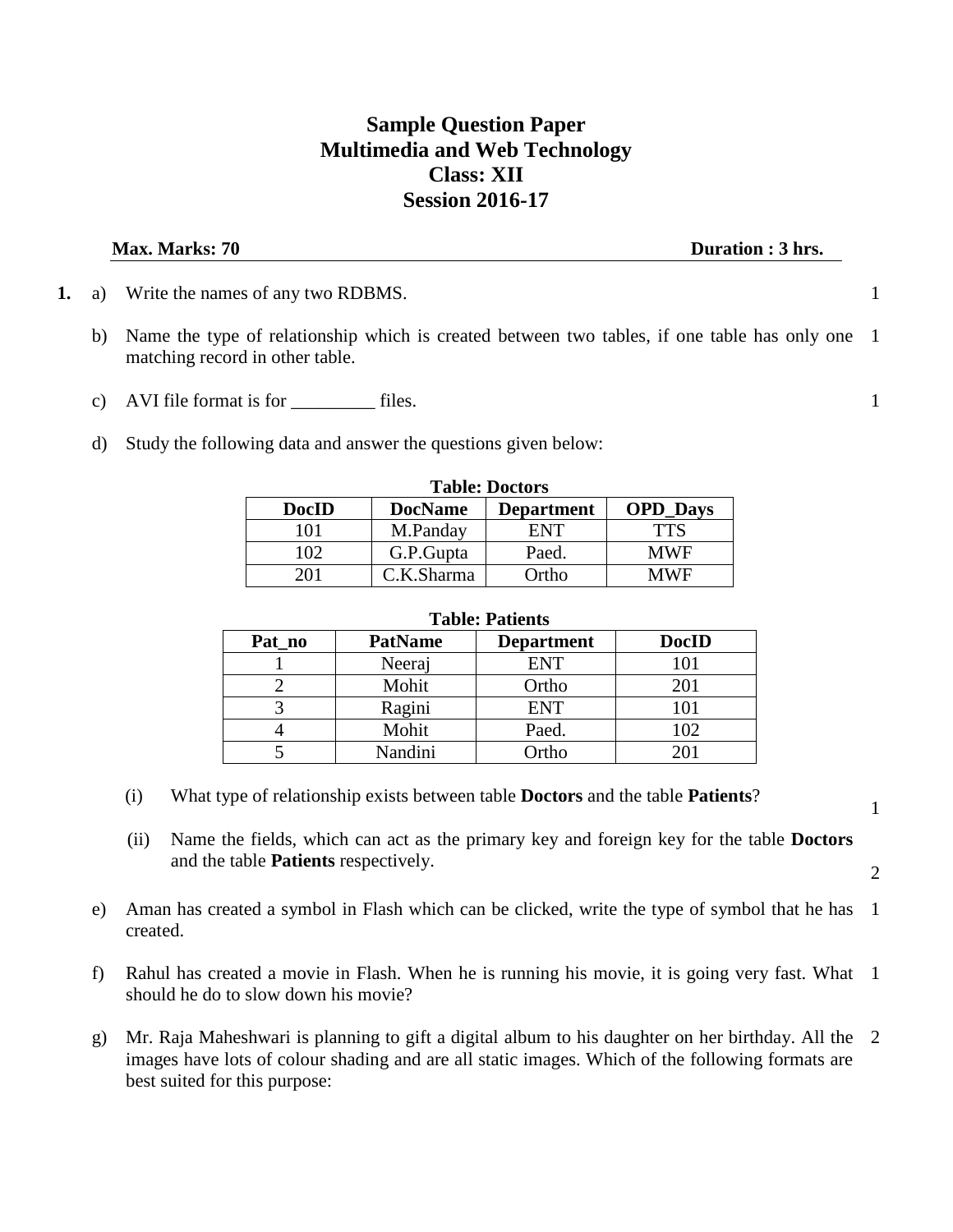(i) GIF (ii) JPEG (iii) AVI Justify your choice

# **2. Answer the following questions based on Macromedia Flash:**  a) What is a keyframe? 1 b) Write the difference between a guide layer and a mask layer. 2 c) Differentiate between a Symbol and an Instance. 2 d) What is the difference between hiding a layer and locking a layer? 1

e) Consider the figure given below and do as directed:



- The car on the left hand side shows the position for frame 1.
- The car on the right hand side shows the position for frame 20.
- The car in frame 1 moves to frame 20 following path as shown in fig.
- The image of car is car.jpg saved in flash library.

Write the procedure and property settings for animating the above scenario.

### **3. Answer the following questions based on HTML:**

a) Fill in the blanks in the HTML code to create a framed web page in the following format: 2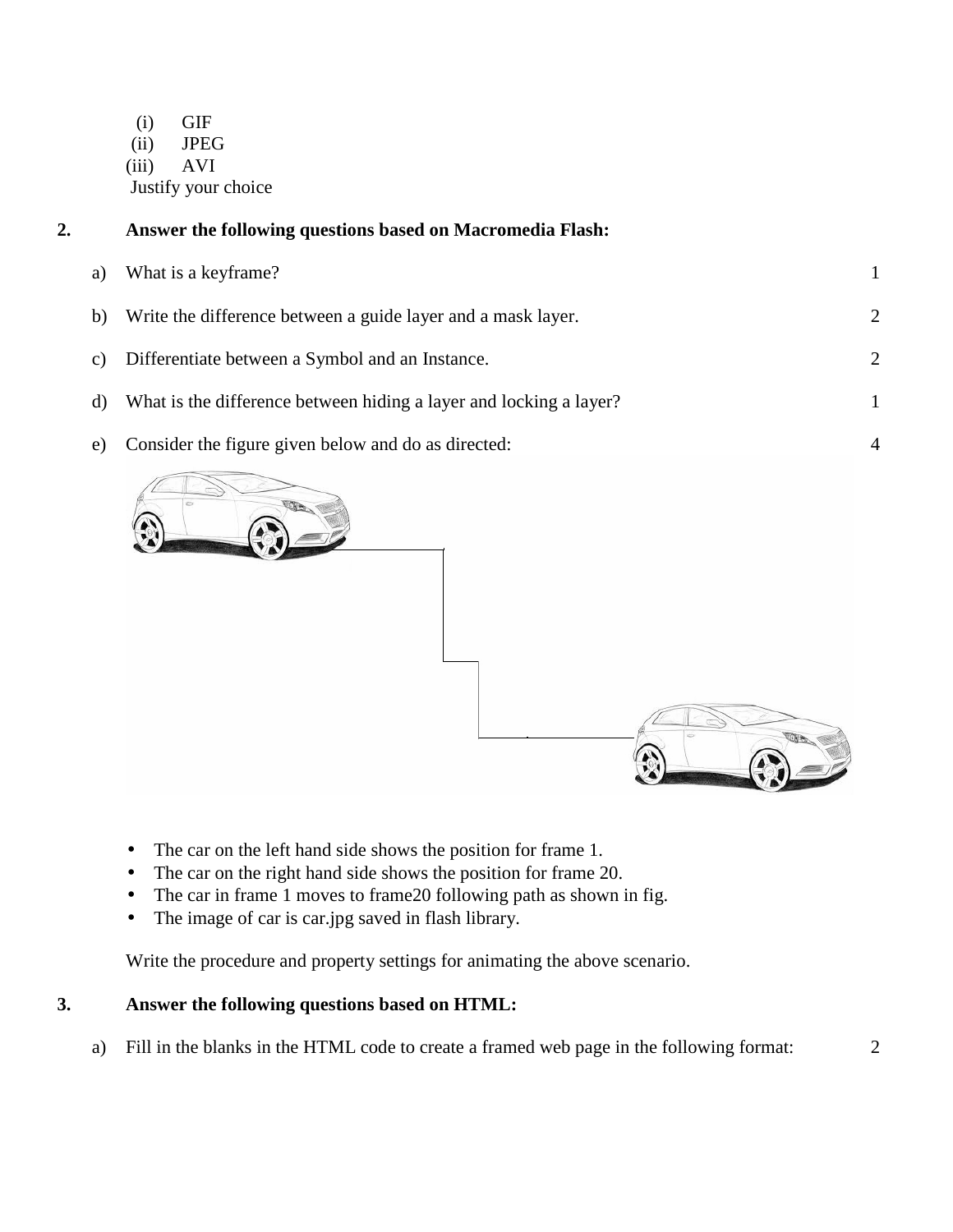

```
 <FRAME ----- = "FileA.HTML"> 
 \langleFRAMESET ----- = "45%,*">
  \langleFRAME ----- = "FileB.html">
   <FRAME ----- = "FileC.HTML"> 
  </FRAMESET> 
</FRAMESET> 
</HTML>
```
b) Write the HTML code to generate a Web Page in the format given below : 8

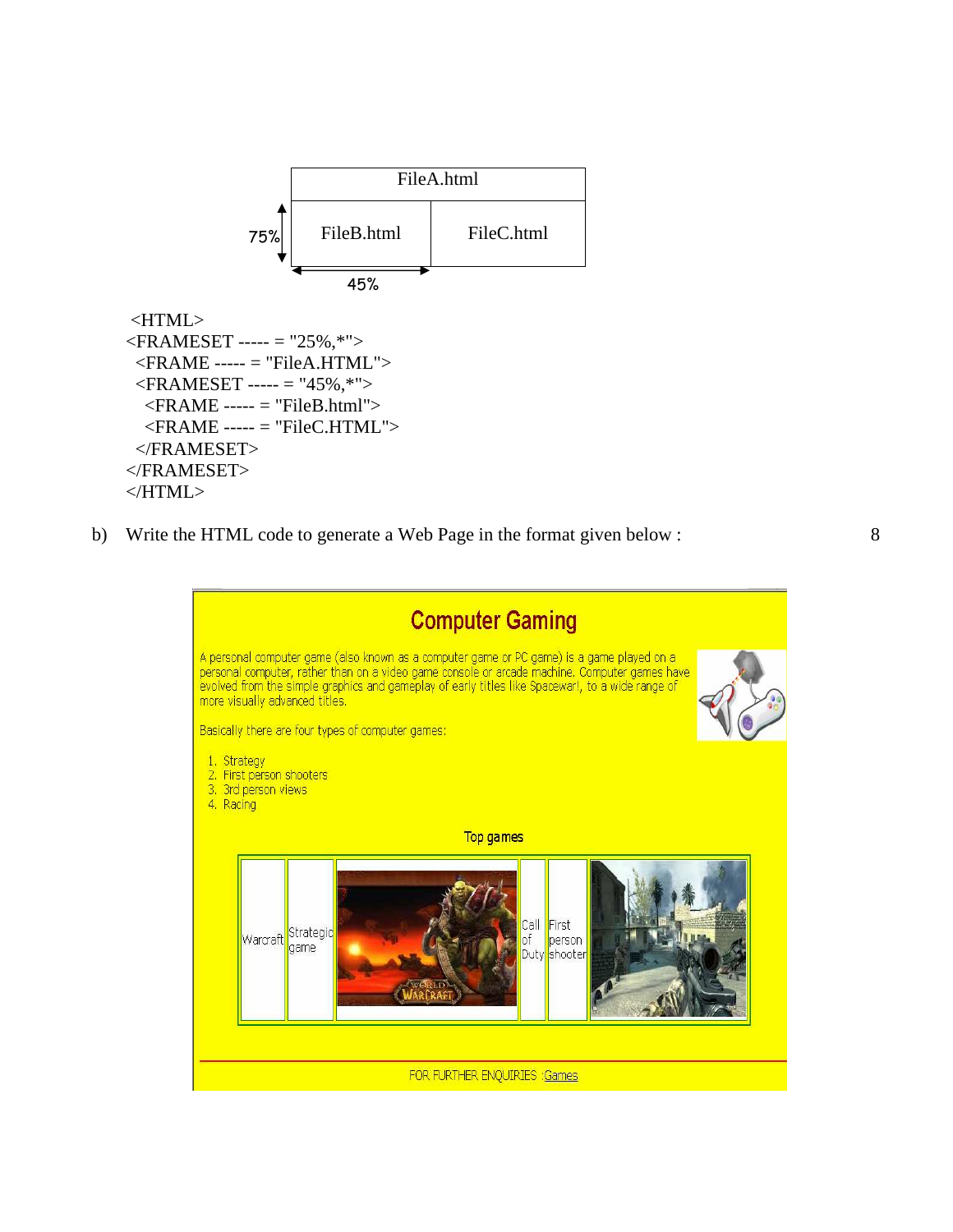#### **Consider the following while writing the HTML code**

- Background of page is yellow
- Title of the page is "gaming"
- Text of whole document is verdana
- Heading of the page is maroon and arial bold
- Image used is "image1.jpg"
- border of table is green and of size 2
- background colour of table is white
- Image used in the table is "war.jpg" and "call.jpg"
- Horizontal line colour is red
- Bottom link is "game.html"

#### **4. Answer the following questions based on PHP:**

{

}

?>

 $$B = 20;$ Work();

 function Work()  $A= $A+5;$ Exam();

| a)            | Name any two technologies which are equivalent to PHP.                                                                                                                                         | 1              |
|---------------|------------------------------------------------------------------------------------------------------------------------------------------------------------------------------------------------|----------------|
| b)            | Write the output of the given code:                                                                                                                                                            | $\overline{2}$ |
|               | $\langle$ ? php<br>$\text{\$sum}=0;$<br>for $(\$x=1; \$x \leq=5; \$x \mid=1)$<br>$\text{\$sum} = \text{\$sum} + \text{\$x};$<br>$echo($sum);$<br>echo(" <sub>or</sub> ");<br>$echo(sx)$ ;<br>? |                |
| $\mathbf{c})$ | Explain with an example the difference between $+x$ and $x++$ .                                                                                                                                | 2              |
| $\mathbf{d}$  | Use the following script to answer the questions that follow:                                                                                                                                  | $\overline{2}$ |
|               | $\langle$ ? php<br>$A = 10$ ;<br>function Exam()                                                                                                                                               |                |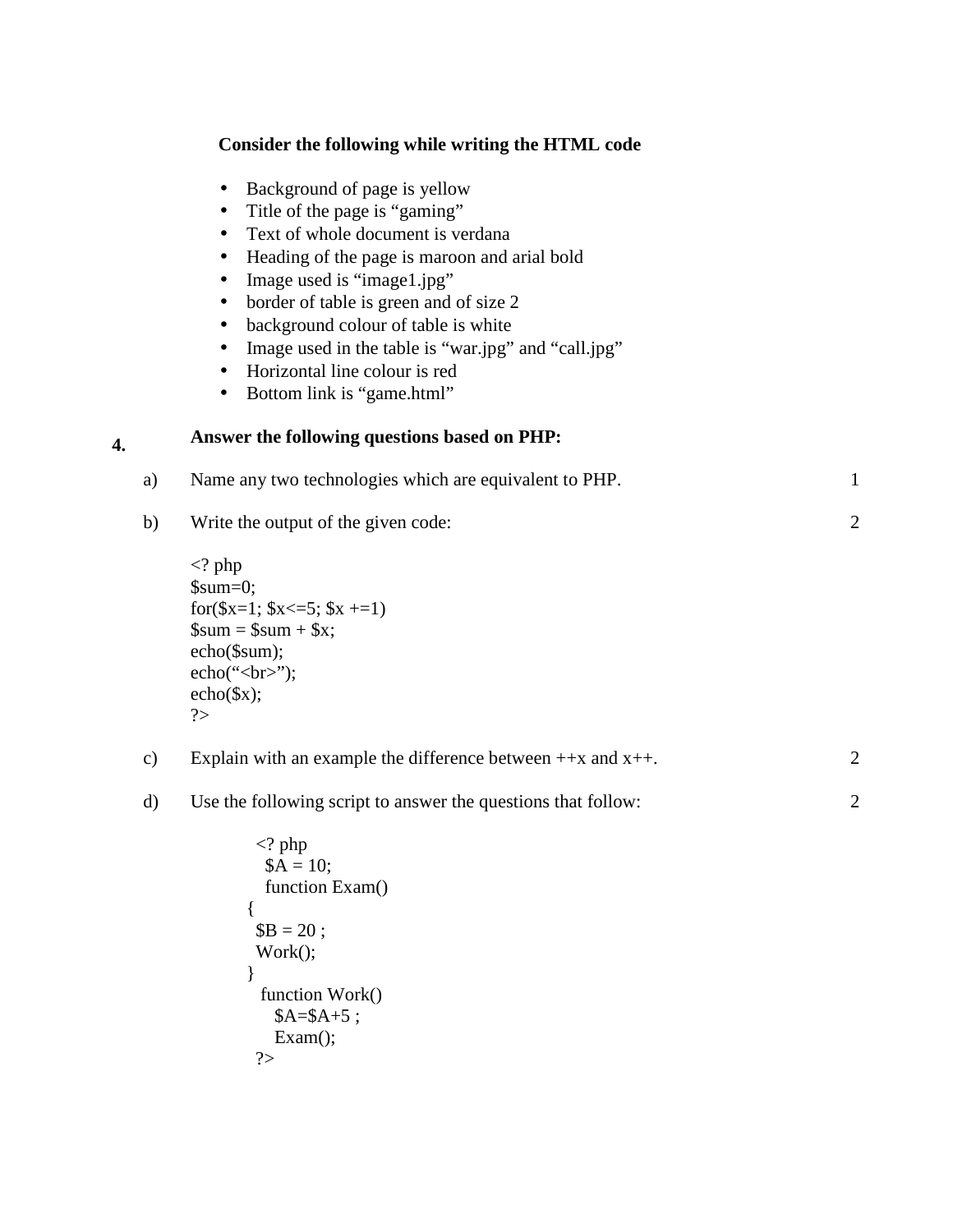(i) How many functions are used in the above code snippet? Name them.

3

(ii) What is the scope of variables \$A and \$B?

#### e) Give output of the following statements:

- i) echo  $10+3*2\%3-6$
- ii) echo ltrim("Examination", "Ex")
- iii) echo date("M-d-Y", mktime(0,0,0,14,1,2001))

#### **5. Answer the following questions based on PHP:**

- a) What is a cookie? 1
- b) Following is the code to count no. of vowels from a text file. Fill in the blanks so that this code can work: 2

```
\langle? php
$f = _______("exam.txt", "r");
\text{S}vowel = 0;
while(\qquad ($f))
{ 
$ch = (\times\) \cdots \cdots \cdots \cdots \cdots \cdots \cdots \cdots \cdots \cdots \cdots \cdots \cdots \cdots \cdots \cdots \cdots \cdots \cdots \cdots \cdots \cdots \cdots \cdots \cdots \cdots \cdots \cdots \cdots \c
$ch = structlower(<math>$ch</math>);if($ch == 'a' ||$ch == 'e'||$ch == 'i' ||$ch == 'o' ||$ch == 'u' )
$vowel = $vowel +1;} 
echo "Number of vowels:" . $vowel . "<br/>show";
                     _{-}($f);
?>
```
c) Rewrite the following code after removing errors with each correction underlined.  $\langle$ ? sum=30; 2

do while (sum>=20) sum=sum-5; echo sum; ?>

- d) Name the built-in functions to be used in the following situations: (i) To compare two strings. (ii) To parse any English textual date/time description into Unix timestamp 2
- e) Create a form to accept the name of the user as input as shown. 3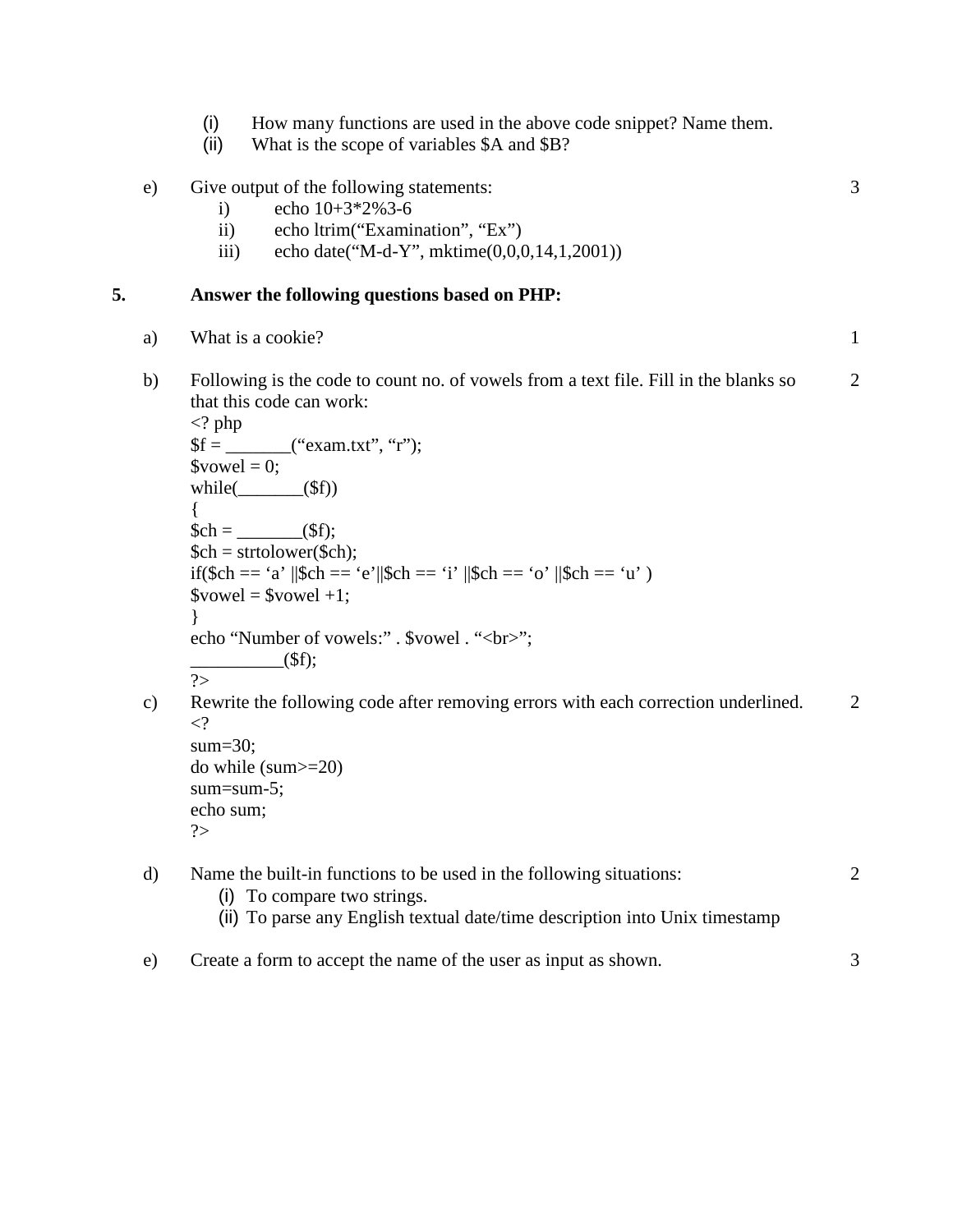| \ame:  |  |
|--------|--|
| submit |  |

If the user leaves the inputbox blank then it should display error as shown

| Name:  | $*$ Name is required |
|--------|----------------------|
| submit |                      |

and if user enters name then it should display as shown below

| Name: Riya |  |
|------------|--|
| submit     |  |
| HelloRiya  |  |

#### **6. Answer the following questions based on JavaScript:**

a) Observe the code segment given below and answer the questions that follow:

2

```
<SCRIPT LANGUAGE= "javascript"> 
var A,B,C; 
A = (10*3)\%(4/2);B = 40\%3;if(!(B \geq A))C = 5;
else 
 C = 10;</SCRIPT>
```
a) Name any one relational operator and one logical operator used in the above code segment b)Rewrite the statement : if  $(!(B \ge A))$  without using the ! operator

b) A code to display the no. of characters of a string is written below. Fill in the blank to complete it: 1

<script language="javascript">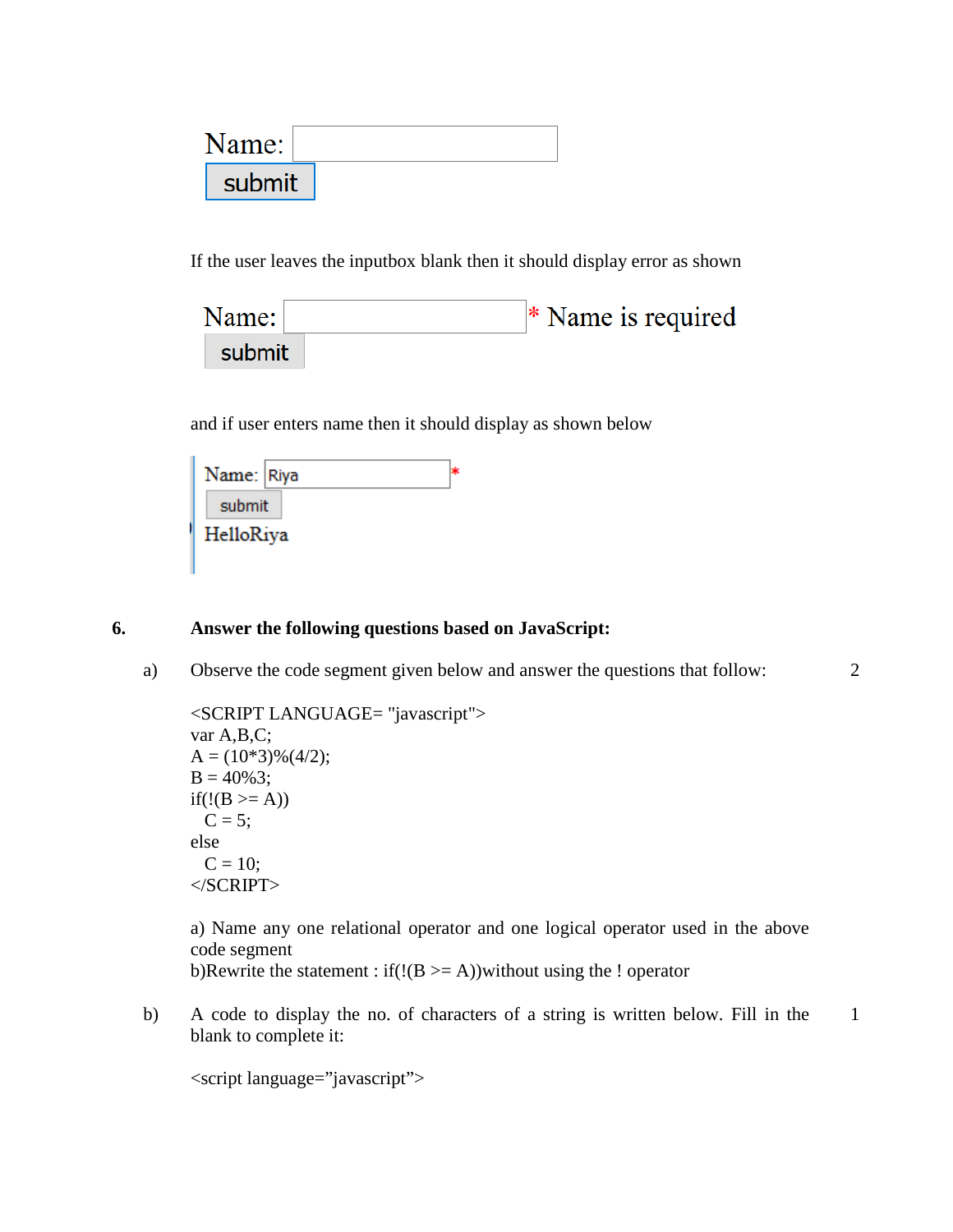var sometext  $=$  "Bye!" document.write(\_\_\_\_\_\_\_\_\_\_\_\_\_(sometext)) </script>

c) Write the equivalent script for the following code using **for loop** without effecting the output: 2

```
<SCRIPT LANGUAGE="Javascript"> 
var count=new Array(); 
i=0;
do 
{ 
if(i%2 == 0)
count[i]=1;else 
count[i]= i * 10;
i=i+1;
\text{while}(i \leq 5)</SCRIPT>
```
d) Give the output of the following code segment:

```
<SCRIPT LANGUAGE="JavaScript"> 
var sum, a; 
sum = 0;
a = 1;
do 
{ 
sum = sum + a;a = a + 2;\text{while}(a \leq -8)document.write(sum); 
\langleSCRIPT>
```
e) Write the code to display a form along with the javascript as shown below. User should be able to select a picture after clicking on browse button and when he presses "click" button, the picture should be displayed. 4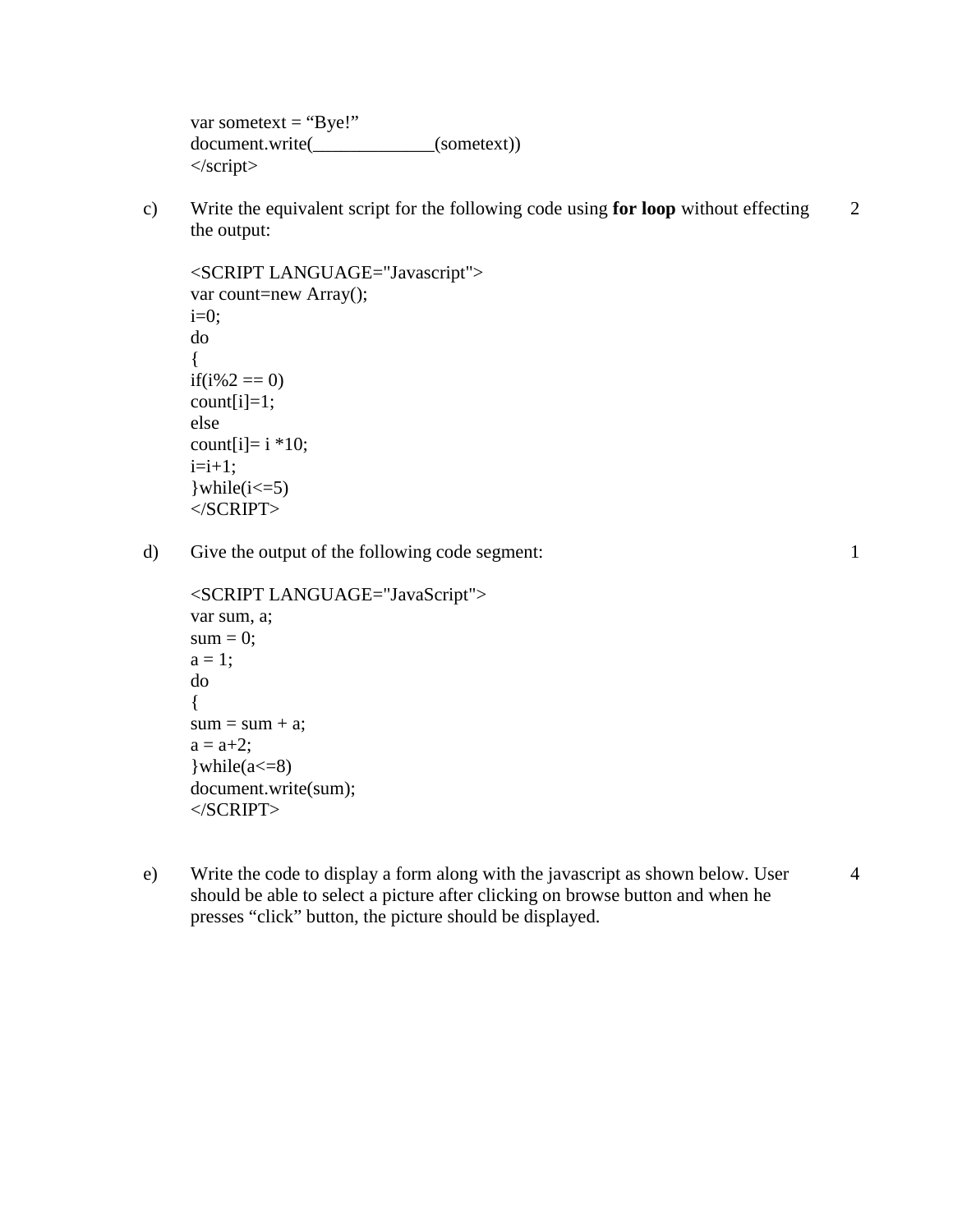

Next the user should be able to enter value of image height and width and when he presses "apply" button, the size of picture should change as shown:

| C:\Documents and Setti Browse |                           |
|-------------------------------|---------------------------|
|                               |                           |
|                               |                           |
|                               |                           |
|                               | click <sup>1</sup>        |
| specify the new height 200    |                           |
|                               | specify the new width 150 |

**7. Answer the following questions based on Communication and network concepts:**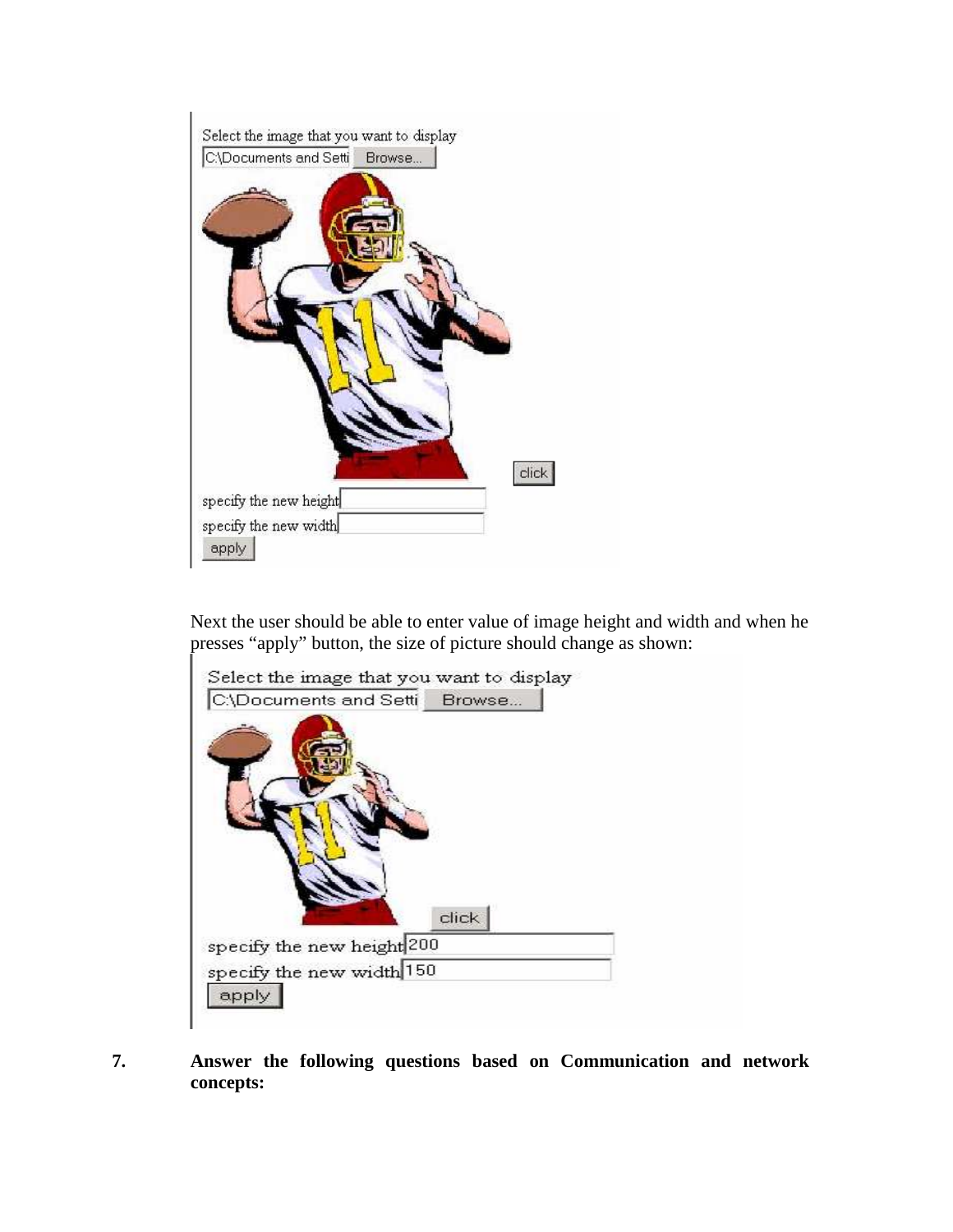- a) Girish Ramanuj is an entrepreneur who has recently set up a new business. Girish needs to create a lot of documents, presentations, databases and spreadsheets to maintain data and spread his business. However, he does not have the money to purchase any of the proprietary software which offers all these packages. Can you suggest what software can Girish use for which he has to pay no licensing fee? 1
- b) Write any two advantages of using optical fiber cable over coaxial cable and twisted pair cable.
- c) Explain the following terms:
	- i. W3C
	- ii. GSM
	- iii. Protocol
- d) An Organization has its offices in building A, B, C and D. Answer questions (a) to (d) in context of the following layout of the three offices:



Centre to Centre distances between different buildings are as follows:

| Block A to Block B        | $100 \text{ m}$  |
|---------------------------|------------------|
| Block A to Block C        | 70 <sub>m</sub>  |
| <b>Block A to Block D</b> | $20 \text{ m}$   |
| <b>Block B to Block C</b> | 150 <sub>m</sub> |
| <b>Block B to Block D</b> | $120 \text{ m}$  |
| Block C to Block D        | 140 <sub>m</sub> |

2